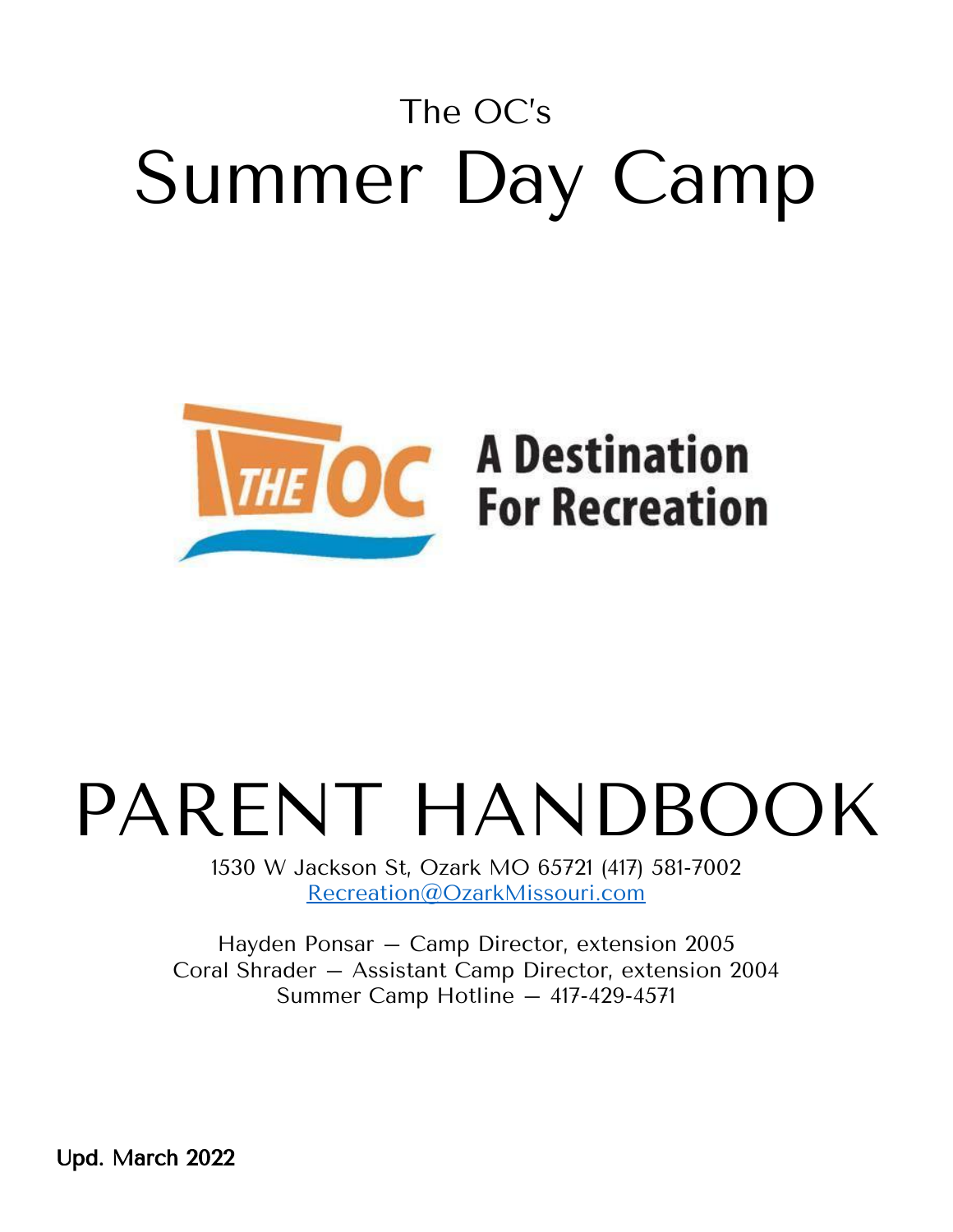#### THE OC AND SUMMER DAY CAMP EXPECTATIONS

#### Day Camp's Commitment to Parents/Guardians & Children...

- Children are cared for in a safe, supportive environment
- Parents/Guardians are welcome to visit with the Recreation Supervisor, Recreation Coordinator, or Camp Lead about concerns related to their child
- Parents/Guardians will be informed about any issues with behavior from their child and be able to speak with the Recreation Supervisor, Recreation Coordinator, or Camp Lead to discuss and correct behavior
- Parents/Guardians will be regularly informed about activities
- Parents/Guardians will be given opportunities to provide input about the program

#### Day Camp's Expectations of the Parents/Guardians...

- Communicate with staff respectfully
- Support staff with discipline situations
- Follow all policies outlined in this Handbook
- Notify Recreation Supervisor, Recreation Coordinator, or Camp Lead of any changes with your child's records
- Sign your child(ren) in and out daily
- Read all information distributed and written on the parent board
- Remain available during the day for communication should situations arise

#### Day Camp's Expectations of the Children...

- Have fun in a safe environment
- Treat all equipment, staff, materials, and the facility with respect
- Make respectful choices and take responsibility for actions
- Participate in all activities to the best of their ability
- Develop and use social skills
- Express emotions in an appropriate manner
- Follow all rules and guidelines given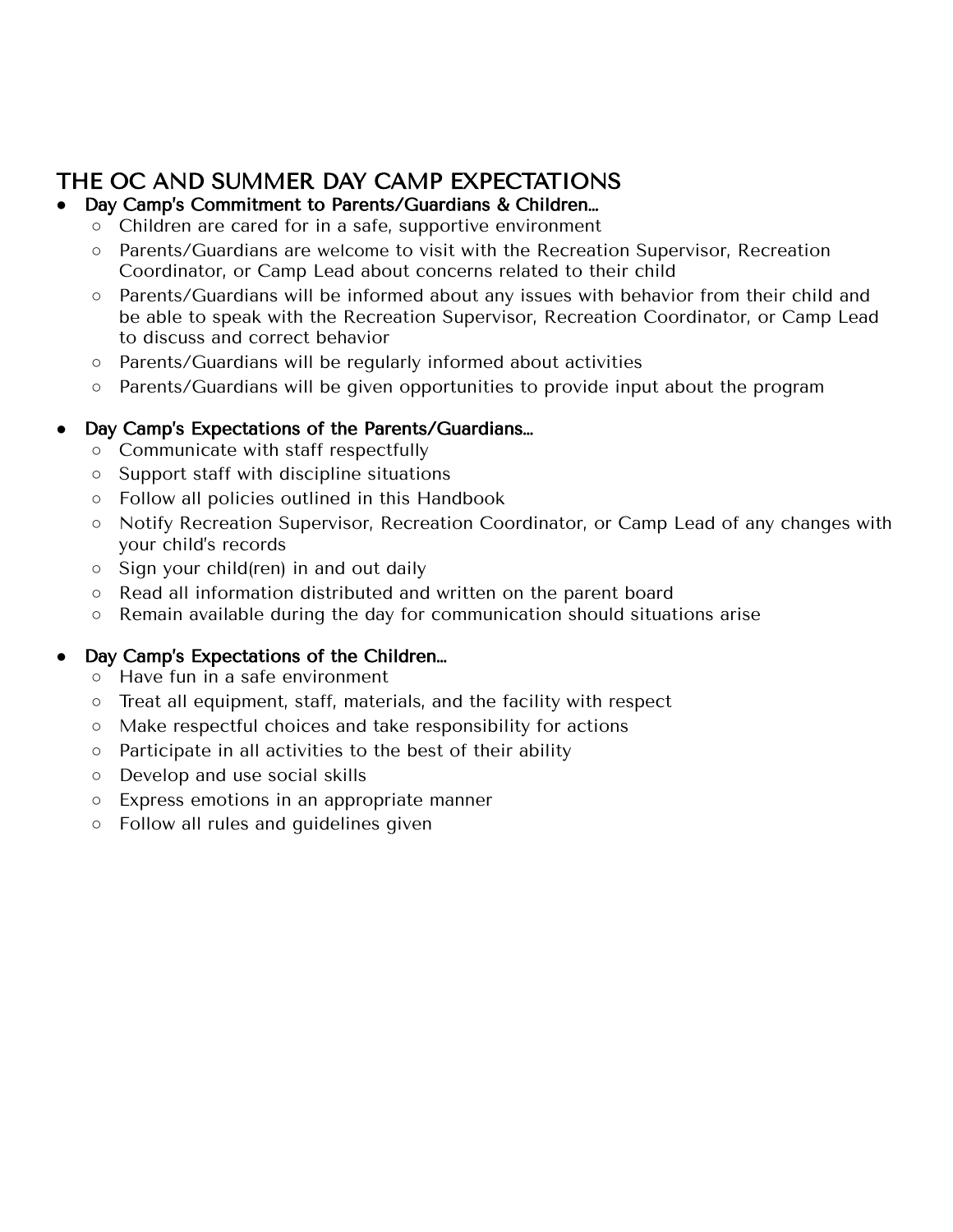#### Operating Days and Hours

- Days of Operation
	- Day Camp follows the Ozark R-VI calendar and will only be offered on business days between the final day of school, and the initial day of the following school year, from 7AM-6PM. Our Summer Day Camp program operates at The
	- During the school year, Ozark Parks and Recreation provides after school care, snow day care, holiday and spring break camp, and other miscellaneous child care programs.
- Snow/Heat/Emergency Days Off
	- If The OC facility closes due to any extreme condition (illnesses, extreme weather, natural disaster, etc), Summer Camp will not be available.

#### ● Enrollment, Payment, and Forms

- Enrollment
	- Registration forms can be found at:
		- Registration is available online prior to the start of Summer.
		- Registration Packet must be fully completed, and payment must be received five business days prior to the child attending.
		- Check or Cash Payments will only be accepted at The OC front desk and must be received by *Thursday* prior to the start of the next week the child will attend. Checks should be made out to "The City of Ozark"
		- Payments will not be accepted by Camp Staff
		- Children may not be able to attend if a payment has not been made by the Wednesday of the unpaid session.
		- If the program is full, the child may be placed on a waiting list.
	- RETURNED CHECKS Individuals whose checks are returned may result in a cancellation of their enrollment. \$25 will be charged in addition to the program fee. If the returned check is not rectified by the tenth, there may also be the \$5 dollar late fee.
	- DECLINED CREDIT CARDS In the event of a declined credit card, a call and/or email notification may be given in an effort to make other payment arrangement. The autopay agreement will also be suspended at this time, and the family will be responsible for paying in an alternate way. If an alternate payment is not received by the start of the unpaid session, the child may not return to the program until payment has been made.

#### ○ Inclusive Recreation

- If your child requires accommodations for participation, please notify us at least two weeks prior to the week they will attend. A director may reach out to discuss how we can best serve your child.
- Cancellation Policy
	- Registration fees offset the cost to plan and schedule the program. When you sign up for a class, we depend on your enrollment for that class to succeed. Please plan your schedule carefully, as responsibility cannot be accepted for personal circumstances.
	- $\blacksquare$  A \$10 processing fee will be applied to all **paid** registrations.
	- If you must CANCEL your registration, you must notify the Recreation Supervisor in writing (in-person, or by email) no later than 5:00 pm on the Monday prior to the start of your child's next billing period to attend in order to cancel payment (minus the \$10 processing fee for paid registrations). Cancellation requests submitted after Monday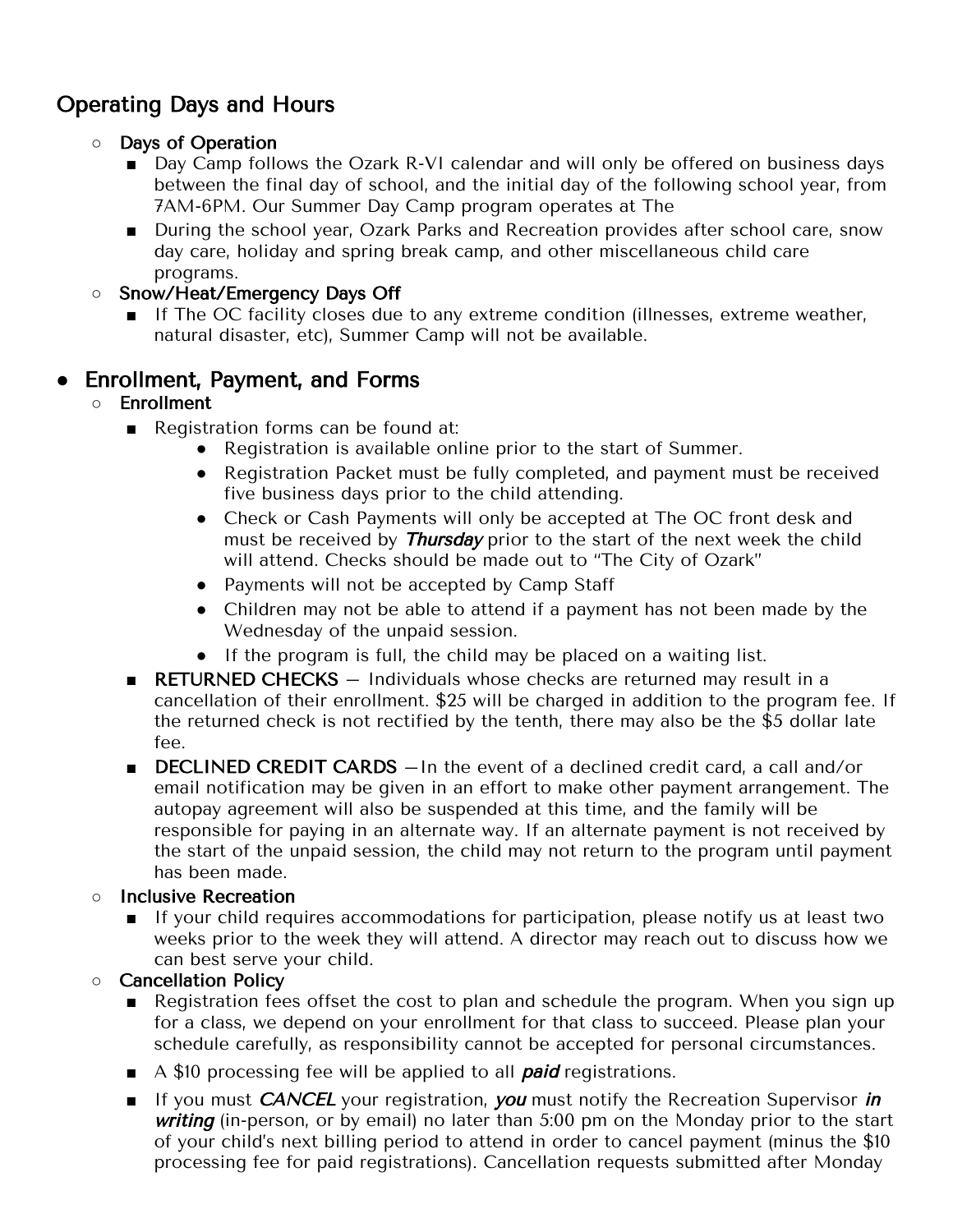will not be eligible for a refund. Cancellation forms are available at the The OC front desk. Your beginning of Summer Deposit may not be returned, as this is <sup>a</sup> full Summer commitment.

- No credits or refunds will be approved for absenteeism, suspension, or expulsion from the program.
- Note that this Camp is a 13 week commitment with up to 2 weeks (5 consecutive days each) of vacation allowed. You will be required to pay for the full 13 weeks, less any vacation weeks your child takes. Note: Requests for any changes must be submitted in written form on our website OzarkMissouri.com on the Summer Camp tab.
- Insurance
	- The City of Ozark does not provide any accident or hospitalization insurance for program participants. We recommend that you review your own family policies for coverage information.
- **○** Forms
	- Medical Authorization Form
		- If your child needs to be given medication (prescription or over-the-counter) while at camp, you must have a completed Medical Authorization Form on file. No Medication will be given without this form on file. For more information about administration of medication, please see Medication Policy below.
		- Forms can be received by contacting the Recreation Department, or by searching for Missouri State form "BCC-11" on the internet.
	- Auto-Draft Enrollment Form
		- In order to draft your child's Camp payment, we ask that you fill out the auto-draft enrollment form. This gives us written permission to draft your balance that is due from your credit card on file.
	- **■** Vacation Week Notification Form
		- The Ozark Parks and Recreation Summer Day Camp program is a full summer commitment, with payment being due at the beginning as a non-refundable deposit for the first weeks and last week of Summer. With enrollment in this program, a family is eligible to take up to two weeks (consisting of five consecutive business days each) off from my commitment, "vacation weeks". These weeks must be submitted in writing, whether on the online form for vacation weeks, or in email to Recreation@ozarkmissouri.com. A family has fourteen days to notify Ozark Parks and Recreation Summer Day Camp that they intend to utilize those vacation weeks, or they may be subject to a \$25 dollar "hold my spot" fee. This fee will offset any costs that may have been accrued by failure to notify (field trip deposits, scheduled staff expenses, program supplies, etc).

#### **Sign in and Out Procedures**

- Parents and other authorized individuals must sign in their children every morning, and sign out their child(ren) out every afternoon.
- Only authorized individuals will be allowed to pick up a child from the program. No child will be released to leave with someone who is not listed on the Pick-Up Authorization Form. Sign in and out will take place from 7:00AM-8:30AM, and 4:30PM-6:00PM, at the designated zone.
- **○** Procare Connect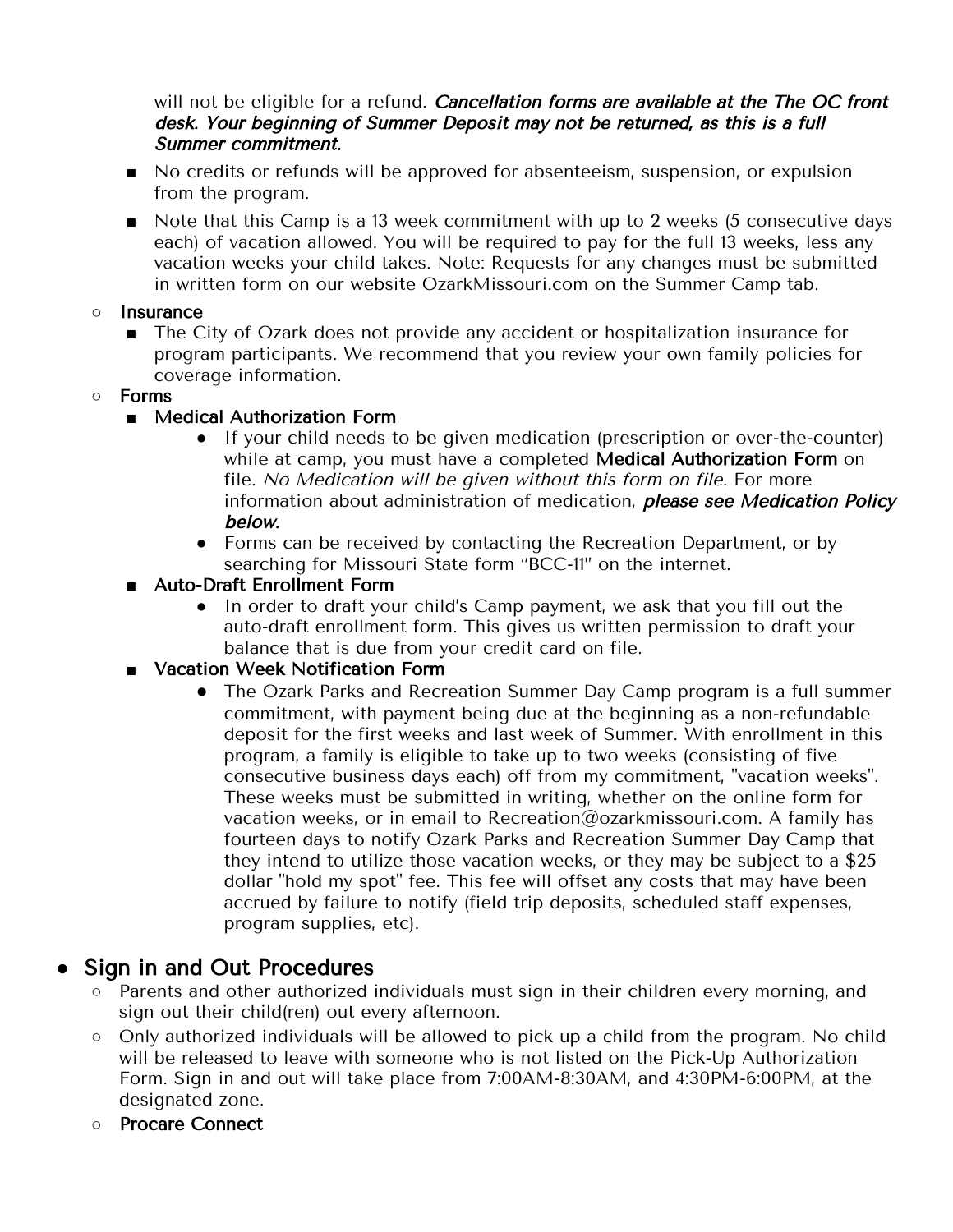- Our childcare program utilizes a service called "Procare Connect". This allows for us to take electronic signature for sign in and out, eliminating the need to carry large binders with emergency contact and sign in/out sheets around to program. This service also allows parents to message staff, and staff to message parents (though all illness/emergency/disciplinary communication will still be attempted by phone first), and parents to update contact and pick up information for their child. There is no requirement for parents to download the application, though they may miss out on some photos/videos for their child. All major and important information communicated through Procare Connect will also be posted on The OC's Facebook page (location changes, schedule changes, etc). Procare Connect is not an acceptable place to do vacation week notifications.
- Photo identification must be presented at time of pick-up. No child will be released to anyone who refuses to show identification when asked.
	- Children must be picked up by 6pm. A \$5 LATE FEE will be charged after the first five minutes, and then a dollar per minute after that. This is charged on an individual per child basis.
	- Late fees will be charged to authorized card.
	- Children will not be allowed to return to the program until all late fees are paid.
	- Authorities will be notified if children are not picked up by 7:00 p.m.

#### **●** Parental Communication

- Parent Communication will take place in three methods. Phone calls will be for disciplinary, illness, and emergency related issues. Changes in schedule or mass updates will be sent out via Procare Connect and on The Ozark Community Center Facebook page. Smaller updates on your child that are not urgent, or notification of end of day paperwork, will be sent out via ProCare Connect.
- **Camp Schedules** are done in January-March, and may be changed as Summer goes on. The latest version of the schedule will be emailed via ProCare Connect. Any changes that happen after Monday of that week will be sent out on Procare Connect. Minute by minute schedules are available via ProCare Connect, and by request at [Recreation@ozarkMissouri.com](mailto:Recreation@ozarkMissouri.com), but are subject to change. An overview of the Summer Schedule is available on our website, OzarkMissouri.com.

#### ○ Emergency Situations

- THE OC Phones will be answered during their regular business hours. These can be found online.
	- (417) 581 -7002 ext. 2005 (Supervisor) or ext. 2004 (Coordinator).
- The Recreation Supervisor or Coordinator will be notified by the office to return your call. If it is not an emergency, they will take down your message and someone will return your call as soon as they can.
- When in the field, those extensions above are not always answered. We have established a "Camp Hotline" which rings our cell phones, and then goes to our desk/voicemail. That number is 417-429-4571
- In the event of an emergency where Summer Day Camp staff need to contact a parent, the expectation is that someone from the emergency contact list is available to take the call and handle whatever the needs may be. If The OC staff attempt to reach individuals from the contact sheet, and are unable to do so, the child's participation in the program may become limited.

#### **Health Policies**

- Staff Certification
	- All of our staff have certification from a recognized entity in administering CPR, AED, and First Aid (Red Cross, American Health and Safety Institute, American Heart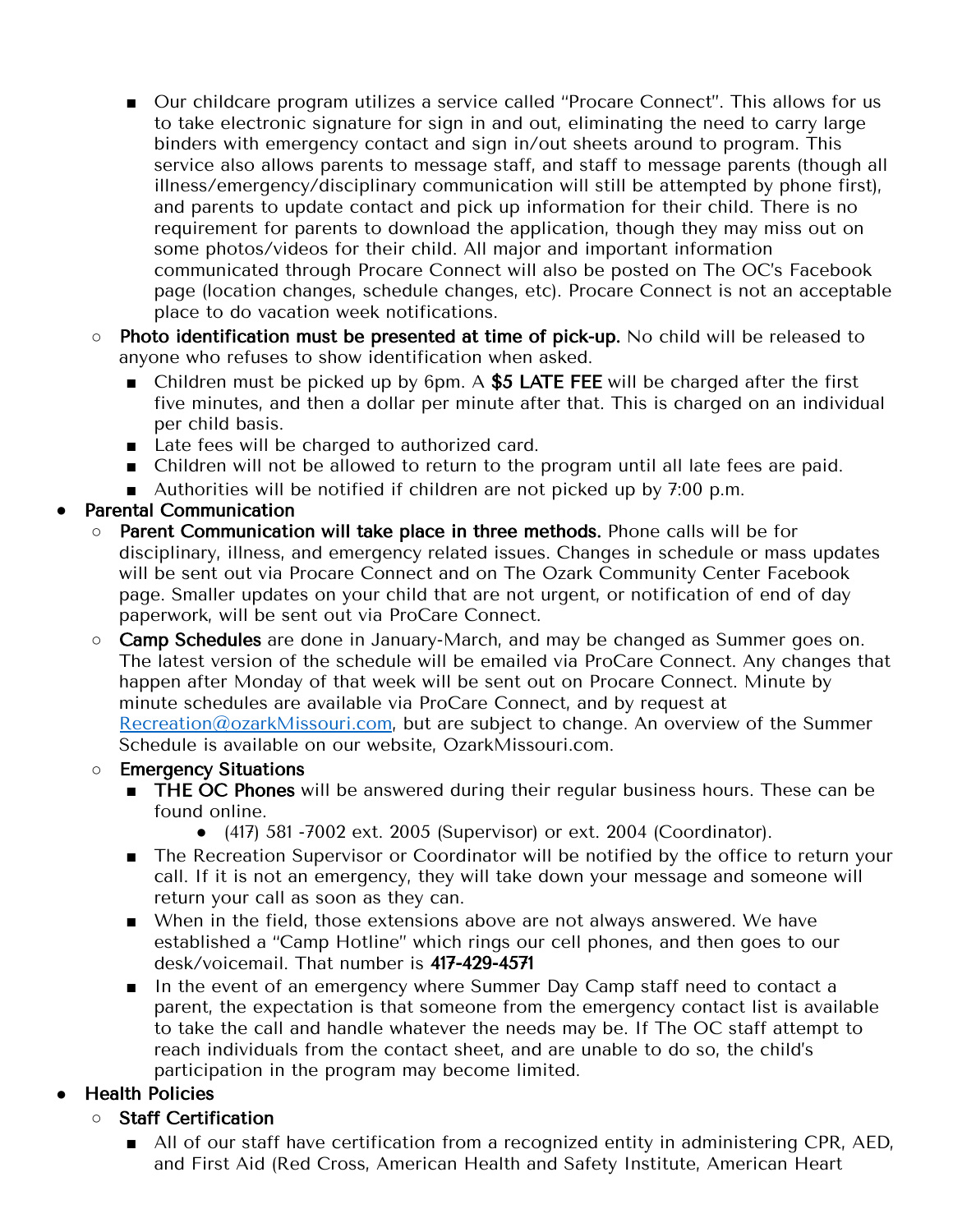Association, etc). Additionally, our stuff take online trainings in child safety and mandated reporter status, and attend up to 20 hours of dedicated training. We do ongoing "in services" as summer goes on.

- **○** Medication Policy
	- If your child needs to be given medication (prescription or over-the-counter) while at camp, you must have a completed Medical Authorization Form on file. No Medication will be given without this form on file. For more information about administration of medication, please see Medication Policy below.
	- All medications must be in the original, properly labeled container when sent to program.
	- Forms can be received by contacting the Recreation Department, or by searching for Missouri State form "BCC-11" on the internet.
	- Your parent contract authorizes use of Aerosol sunscreen (and notes that it must be provided by the parent), Ibuprofen, and topical Benadryl ointments for itch. We will still document the use of these via ProCare connect.

#### **○** Sunscreen

- Appropriate sunscreen use is important to protect your child from burns. Our Summer Day Camp operates primarily outside, and campers will be exposed to more sunlight than their body may be used to. Campers are required to have sunscreen with them each day at Camp. Notification will be sent to parents if they do not send sunscreen with their child.
- Staff are not responsible to hold sunscreen for your child, nor are they permitted to assist with the application of lotion based sunscreen. Should your child need assistance with sunscreen, we ask that you send them with aerosol spray.
- Staff will document spray of sunscreen, and will attempt to do so every 80 minutes while outside, based on the recommendation of sunscreen manufacturers.

#### **○** Head Lice

■ Ozark Parks and Recreation has adopted a "No Nit" Policy. If live lice and/or nits (eggs) are detected, the child's parent/guardian will be contacted and the child will have to be picked up immediately. Children are then checked, and any appropriate phone calls are made. Parents must verify in writing that they have conducted treatment on their child. The child may be able to return to Camp the following day after treatment and a recheck is done by Camp staff to verify that live lice and/or nits are gone prior to admission to camp. Periodic rechecks will be done by camp staff to verify that infestation did not occur. No refund will be given if a camper misses any time due to head lice.

#### ○ Sick Child

- Please do not send your child to program with a fever or an illness.
- If your child exhibits symptoms of illness or fever, you will be called to pick up your child. This includes, but is not limited to, a temperature of 100 degrees or more, vomiting, a rash, or other symptoms that may be contagious.
- We ask that your child is picked up within the hour after initial contact. After that initial hour grace period, the late fee policy applies.
- $\circ$  Incident Reports  $-$  Injuries and Accidents
- What to Bring to Camp, Personal Items, and Lost and Found
	- **○** What to Bring to Camp
		- Campers should bring the following every day: sack lunch, snacks, drink, water bottle, swim suit, towel, extra shirt to swim in, sunscreen, and a backpack to put this all in.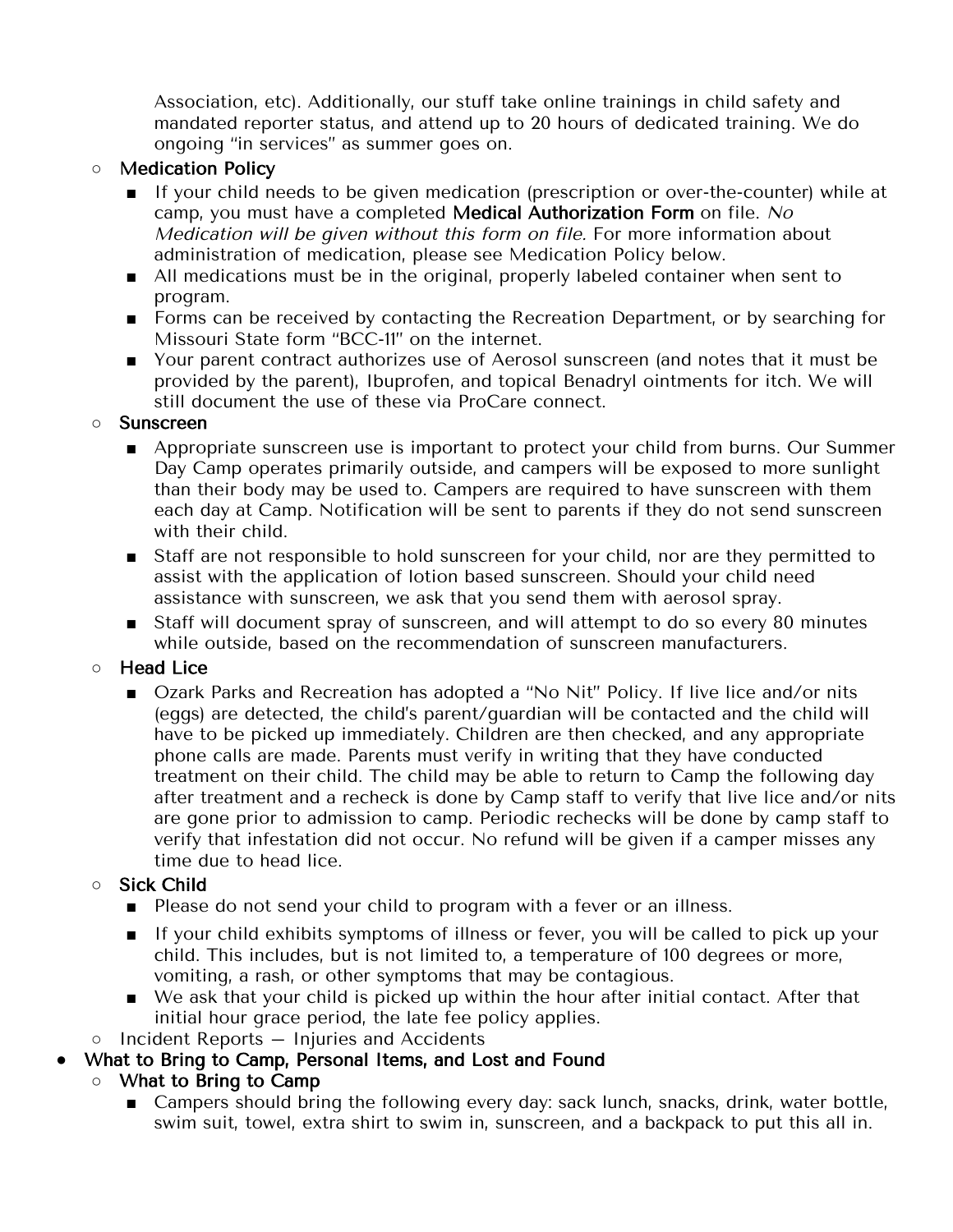- Campers do not have access to refrigeration or cooking tools. Food should be non-perishable or with an ice pack. If the schedule calls for them to be at the concession stand, food items may be purchased here. Children will be able to visit the concession during their scheduled swim time.
- All items brought to Camp should be labeled with the child's name to assist in lost and found situations. This includes meals and snacks.
- Campers should be dressed according to the day's activities and weather. Closed toed shoes are recommend for all activities. Campers are asked to wear their Camp shirts on field trip days. Field trip shirts, socks, and closed toed shoes will not be provided for the activities. Please refer to the weekly schedule for assistance in planning.

#### ○ Personal Items

- Cell Phones / Electronic Equipment
	- Children are not allowed to use Cell Phones, Handheld Gaming Devices, or other electronics at Summer Day Camp. Ozark Parks and Recreation accepts no responsibility for loss or theft of student property. Children using any such items may have them confiscated and given to the parent upon pick-up.
- Personal items from home, such as toys, games, cards, etc. should not be brought to Summer Day Camp, but are the child's responsibility if they do.
- Personal Photography Devices
	- Digital cameras and disposable cameras are allowed at the appropriate time at Camp. If a child uses a personal photography device at an inappropriate (in the locker room, bathroom, etc), the device will be confiscated, and reported to appropriate authorities. Additionally, we do not allow for concealed photography devices (smart watches, cell phones - see above rule, etc). If these are discovered, the child may no longer be allowed to attend the program. This is to protect all children while in the locker room, bathroom, etc.
- Money should not be sent with your child to Camp, and it is not the responsibility of the park staff to investigate lost money, or keep track of money sent with your child. For concessions at the indoor and outdoor pool, a pre-paid concession card may be purchased for your child's use at the Neal Grubuagh Pool and/or The OC indoor pool. The cost is \$10 per card. These can be purchased at The OC. Separate cards are required per facility.
- **○** Lost and Found
	- Lost and Found for the week will be kept at the Camp Table. If Items are not claimed within 1 week, they will be taken to The OC by the following Monday and then sorted into The OC's Lost and Found.

#### Camp Code of Conduct and Discipline Guidelines

#### ○ Camp Code of Conduct

- Discipline Guidelines
	- Children are expected to display satisfactory behavior while at program. If behavior problems arise, the child's behavior will be documented and parents will be notified. If the problems are persistent or severe, the child can be suspended or expelled from the program.
	- Depending on the severity of the incident or number of occurrences, EACH documentation can include any or all of the following:
		- Verbal Warning